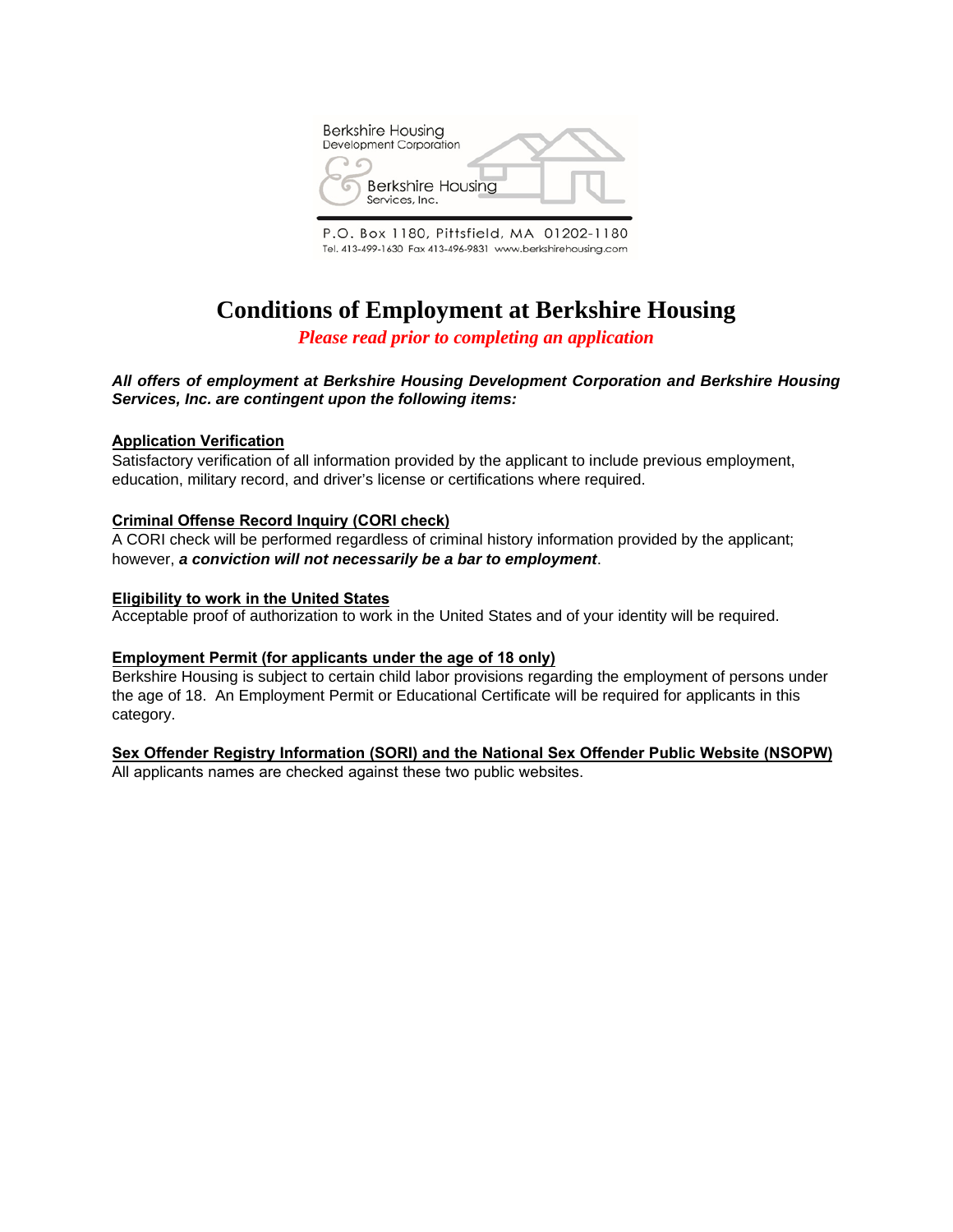

Instructions for submitting this form electronically: Download the Adobe App (if necessary); Download and save the form; Open the Adobe app on your device; Open the downloaded form while in the Adobe app; Complete the form; Save again by clicking the save tab at the top left of the screen; Please click submit to send this application to Human Resources; if the submit button option is not

working, draft an email and send the saved form as an attachment to careers@berkshirehousing.com



P.O. Box 1180, Pittsfield, MA 01202-1180



### Mission Statement

Through collaboration and innovation, Berkshire Housing will find solutions to housing for all people across the communities of Berkshire County. We are good neighbors, great navigators, and allies to all.

# Today's Date Application for Employment

| ApplicantInformation                                                                                                                                                                                                                   |         |            |      |             |       |  |
|----------------------------------------------------------------------------------------------------------------------------------------------------------------------------------------------------------------------------------------|---------|------------|------|-------------|-------|--|
| Name:                                                                                                                                                                                                                                  |         |            |      |             |       |  |
| (Last)                                                                                                                                                                                                                                 | (First) | (Middle)   |      |             |       |  |
|                                                                                                                                                                                                                                        |         |            |      |             |       |  |
|                                                                                                                                                                                                                                        |         |            |      |             |       |  |
| (Street)                                                                                                                                                                                                                               |         | (City)     |      | (State)     | (Zip) |  |
|                                                                                                                                                                                                                                        |         |            |      |             |       |  |
|                                                                                                                                                                                                                                        |         |            |      |             |       |  |
| day                                                                                                                                                                                                                                    |         | evening    |      |             |       |  |
|                                                                                                                                                                                                                                        |         |            |      |             |       |  |
| Are you at least 18 years old?                                                                                                                                                                                                         |         | $\Box$ yes | ⊿ no |             |       |  |
|                                                                                                                                                                                                                                        |         |            |      |             |       |  |
| Are you legally authorized to work in the U.S.?                                                                                                                                                                                        |         | $\Box$ yes |      | $\sqcup$ no |       |  |
| (If hired you will be required to provide proof of identity and work authorization.)                                                                                                                                                   |         |            |      |             |       |  |
| How did you hear of this job opportunity?                                                                                                                                                                                              |         |            |      |             |       |  |
|                                                                                                                                                                                                                                        |         |            |      |             |       |  |
|                                                                                                                                                                                                                                        |         |            |      |             |       |  |
|                                                                                                                                                                                                                                        |         |            |      |             |       |  |
| Job Interest                                                                                                                                                                                                                           |         |            |      |             |       |  |
|                                                                                                                                                                                                                                        |         |            |      |             |       |  |
|                                                                                                                                                                                                                                        |         |            |      |             |       |  |
|                                                                                                                                                                                                                                        |         |            |      |             |       |  |
| How soon could you start?<br><u>Letter and the sound of the sound of the start of the start of the start of the start of the start of the start of the start of the start of the start of the start of the start of the start of t</u> |         |            |      |             |       |  |
|                                                                                                                                                                                                                                        |         |            |      |             |       |  |
| Are you available to work overtime?                                                                                                                                                                                                    |         | Jyes       | no   |             |       |  |
|                                                                                                                                                                                                                                        |         |            |      |             |       |  |
|                                                                                                                                                                                                                                        |         |            |      |             |       |  |
| Our company is committed to a policy of nondiscrimination and equal opportunity for all employees and qualified                                                                                                                        |         |            |      |             |       |  |
| applicants without regard to race, color, religious creed, national origin, ancestry, sex, age, disability, genetics, gender<br>identity, veteran's status, sexual orientation, or any other characteristic protected by law.          |         |            |      |             |       |  |
|                                                                                                                                                                                                                                        |         |            |      |             |       |  |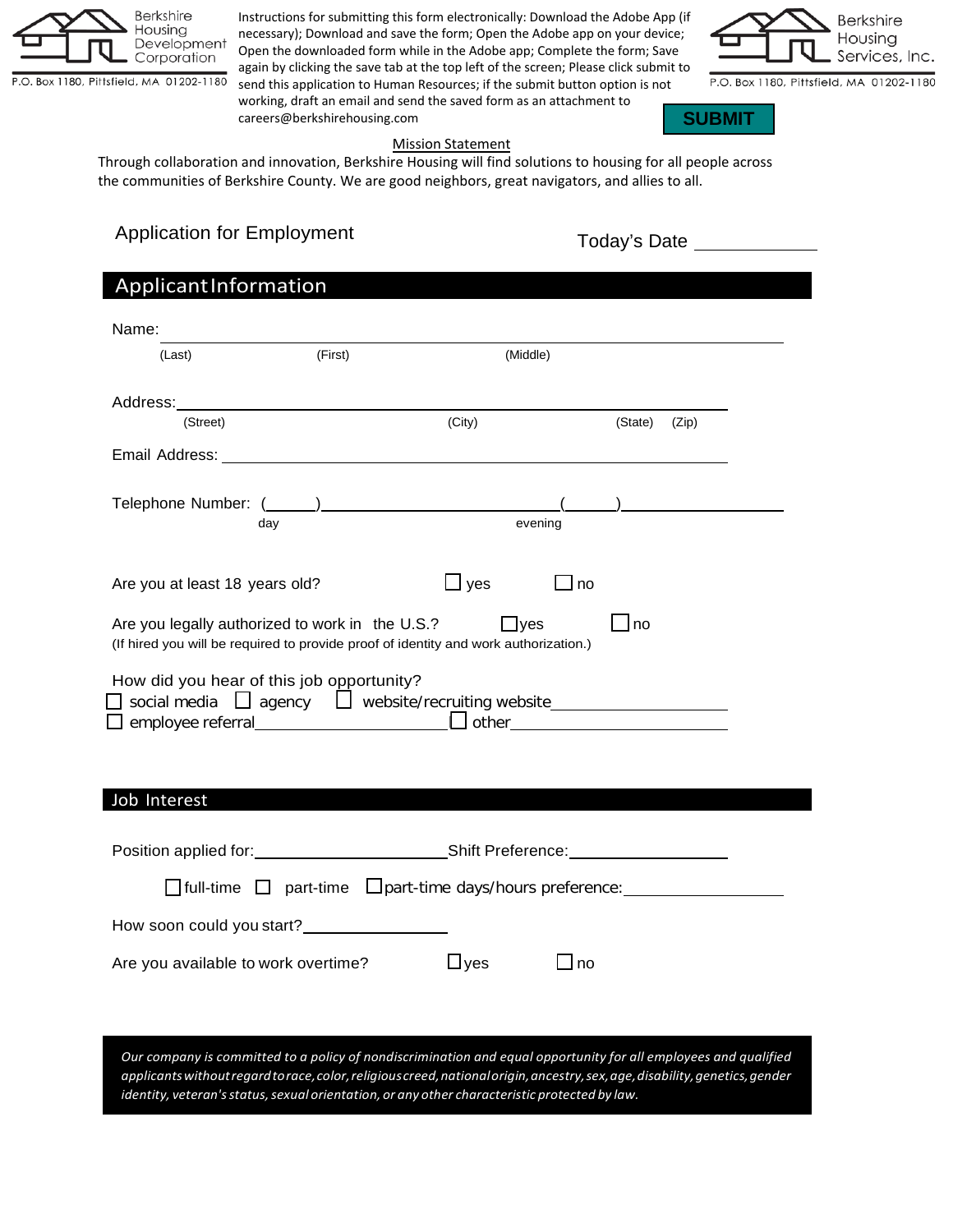# **Education and/or Military Training**

| School Name, City and State | Major Subject(s) | Number of Years of<br>School Attended | Diploma or Degree Received    |
|-----------------------------|------------------|---------------------------------------|-------------------------------|
| High School                 |                  |                                       | $\Box$ yes $\Box$ no<br>Type: |
| College                     |                  |                                       | $\Box$ yes $\Box$ no<br>Type: |
| Graduate                    |                  |                                       | $\Box$ yes $\Box$ no<br>Type: |
| Other (specify)             |                  |                                       | $\Box$ yes $\Box$ no<br>Type: |

### Training Courses

Describe any relevant training programs you have completed. Include the types of training, the sources of the training, and the dates of the training.

# Employment History

List all employment and include any work performed on a volunteer basis which can be verified, starting with present or most recent.

|  | If presently employed, may we contact your employer as a reference? $\Box$ yes $\Box$ no |  |  |
|--|------------------------------------------------------------------------------------------|--|--|
|--|------------------------------------------------------------------------------------------|--|--|

| Employer<br>Name, Address, Phone | Dates of<br>Employment | Reason<br>for Leaving |
|----------------------------------|------------------------|-----------------------|
| Employer 1                       | From:                  |                       |
|                                  | To:                    |                       |
| Immediate Supervisor:            | Position(s) Held       |                       |
| Employer 2                       | From:                  |                       |
|                                  | To:                    |                       |
| Immediate Supervisor:            | Position(s) Held       |                       |
| Employer 3                       | From:                  |                       |
|                                  | To:                    |                       |
| Immediate Supervisor:            | Position(s) Held       |                       |
| Employer 4                       | From:                  |                       |
|                                  | To:                    |                       |
| Immediate Supervisor:            | Position(s) Held       |                       |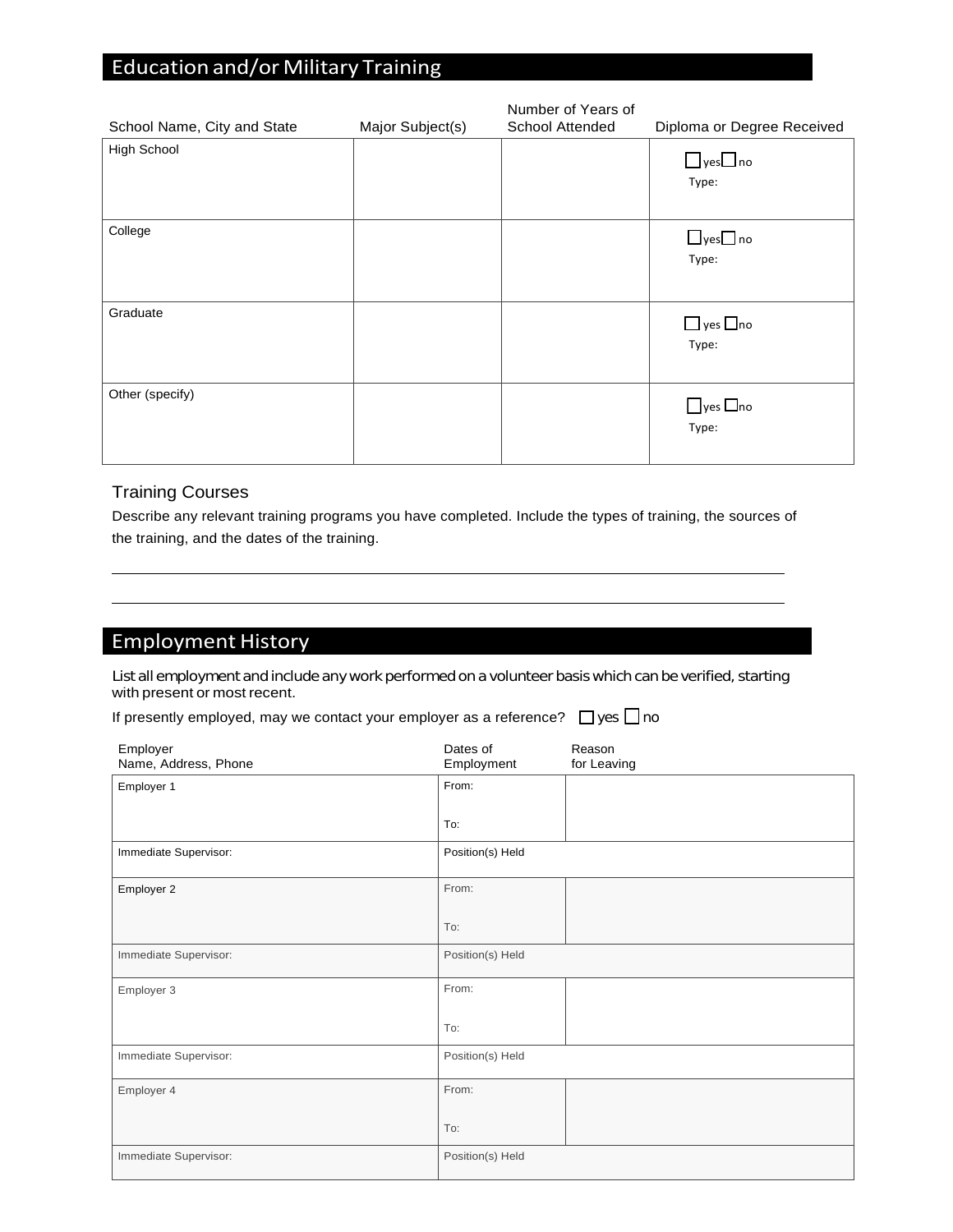## References

Give name, title, company, address, and telephone number of three professional references that are not related to you. (Previous employers are preferred.)

| Name/Title | Company/Address | <b>Business Relationship</b> | <b>Phone Number</b> |
|------------|-----------------|------------------------------|---------------------|
| 1.         |                 |                              |                     |
|            |                 |                              |                     |
| 2.         |                 |                              |                     |
|            |                 |                              |                     |
| 3.         |                 |                              |                     |
|            |                 |                              |                     |
| 4.         |                 |                              |                     |
|            |                 |                              |                     |

## **Qualifications**

Briefly describe the type of work for which you are best qualified. Note any details about your qualifications which should be considered. Include special skills such as machines operated, licenses, foreign languages, computer and software knowledge, etc.

What are your career objectives?

List any professional affiliations, honors and awards, publications, patents, etc. (Exclude any memberships which would reveal age, sex, race, religion, color, national origin, disability, or other protected statuses.)